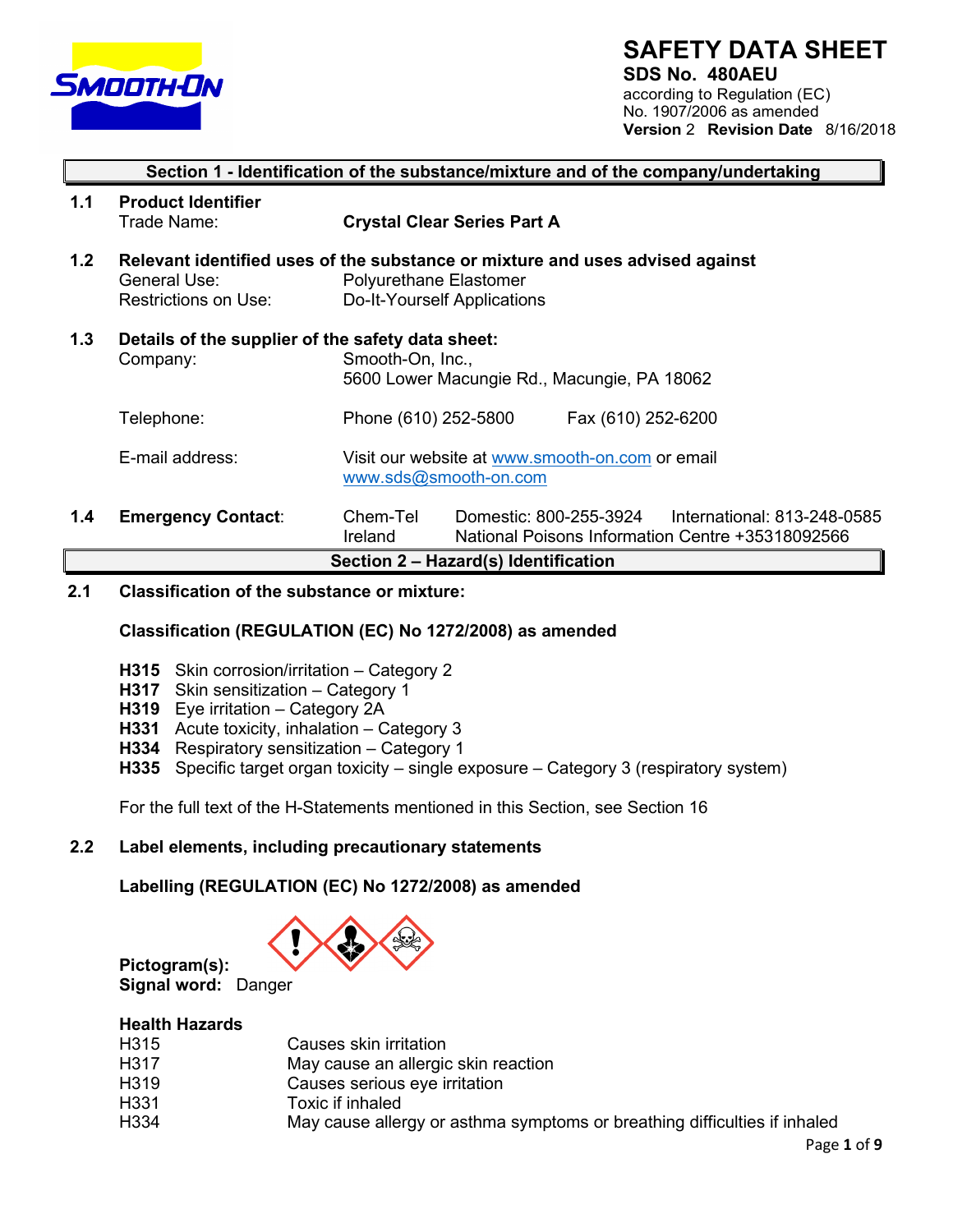| H335                          | May cause respiratory irritation                                                       |  |  |  |  |  |
|-------------------------------|----------------------------------------------------------------------------------------|--|--|--|--|--|
| <b>General Precautions</b>    |                                                                                        |  |  |  |  |  |
| P <sub>101</sub>              | If medical advice is needed, have product container or label at hand.                  |  |  |  |  |  |
| P <sub>102</sub>              | Keep out of reach of children.                                                         |  |  |  |  |  |
| P <sub>103</sub>              | Read label before use.                                                                 |  |  |  |  |  |
| <b>Prevention Precautions</b> |                                                                                        |  |  |  |  |  |
| P261                          | Avoid breathing dust/fume/gas/mist/vapors/spray.                                       |  |  |  |  |  |
| P264                          | Wash skin thoroughly after handling.                                                   |  |  |  |  |  |
| P271                          | Use only outdoors or in a well-ventilated area.                                        |  |  |  |  |  |
| P272                          | Contaminated work clothing should not be allowed out of the workplace.                 |  |  |  |  |  |
| P280                          | Wear protective gloves/protective clothing/eye protection/face protection.             |  |  |  |  |  |
| P285                          | In case of inadequate ventilation wear respiratory protection.                         |  |  |  |  |  |
| <b>Response Precautions</b>   |                                                                                        |  |  |  |  |  |
| $P302 + P352$                 | IF ON SKIN: Wash with plenty of soap and water.                                        |  |  |  |  |  |
| $P304 + P340$                 | IF INHALED: Remove person to fresh air and keep comfortable for                        |  |  |  |  |  |
|                               | breathing.                                                                             |  |  |  |  |  |
| P311                          | Call a POISON CENTER or doctor/physician.                                              |  |  |  |  |  |
|                               | P305 + P351 + P338 IF IN EYES: Rinse cautiously with water for several minutes. Remove |  |  |  |  |  |
|                               | contact lenses, if present and easy to do. Continue rinsing.                           |  |  |  |  |  |
| $P333 + P313$                 | If skin irritation or rash occurs: Get medical advice/attention.                       |  |  |  |  |  |
| $P337 + P313$                 | If eye irritation persists: Get medical advice/attention.                              |  |  |  |  |  |
| P342 + P311                   | If experiencing respiratory symptoms: Call a POISON CENTER                             |  |  |  |  |  |
|                               | doctor/physician.                                                                      |  |  |  |  |  |
| P362                          | Take off contaminated clothing.                                                        |  |  |  |  |  |
| <b>Storage Precautions</b>    |                                                                                        |  |  |  |  |  |
| $P403 + P233$                 | Store in a well-ventilated place. Keep container tightly closed.                       |  |  |  |  |  |
| P405                          | Store locked up.                                                                       |  |  |  |  |  |
| <b>Disposal Precautions</b>   |                                                                                        |  |  |  |  |  |
| P501                          | Dispose of contents/container according to local, state and federal laws.              |  |  |  |  |  |
|                               |                                                                                        |  |  |  |  |  |

# **2.3 Other hazards**

This substance/mixture contains no components considered to be either persistent, bioaccumulative and toxic (PBT), or very persistent and very bioaccumulative (vPvB) at levels of 0.1% or higher.

**Section 3 - Composition / Information on Ingredients**

## **3.1 Substances/Mixtures**

# **Hazardous ingredients according to Regulation (EC) No 1272/2008**

| <b>Chemical name</b> |                                        | <b>Classification</b>                      | <b>Concentration</b><br>(% wt) |
|----------------------|----------------------------------------|--------------------------------------------|--------------------------------|
|                      | 4.4 Methylenedicyclohexyl diisocyanate |                                            |                                |
| CAS-No.              | 5124-30-1                              | Skin Irrit. 3, Skin Sens. 1, Acute Tox. 2, |                                |
| EC-No.               | 225-863-2                              | Resp. Sens. 1, STOT SE 3, H315, H317,      | $35 - 85$                      |
| Index-No.            | 615-009-00-0                           | H330, H334, H335                           |                                |

For the full text of the H-Statements mentioned in this Section, see Section 16.

## **Section 4 - First Aid Measures**

# **4.1 Description of first aid measures**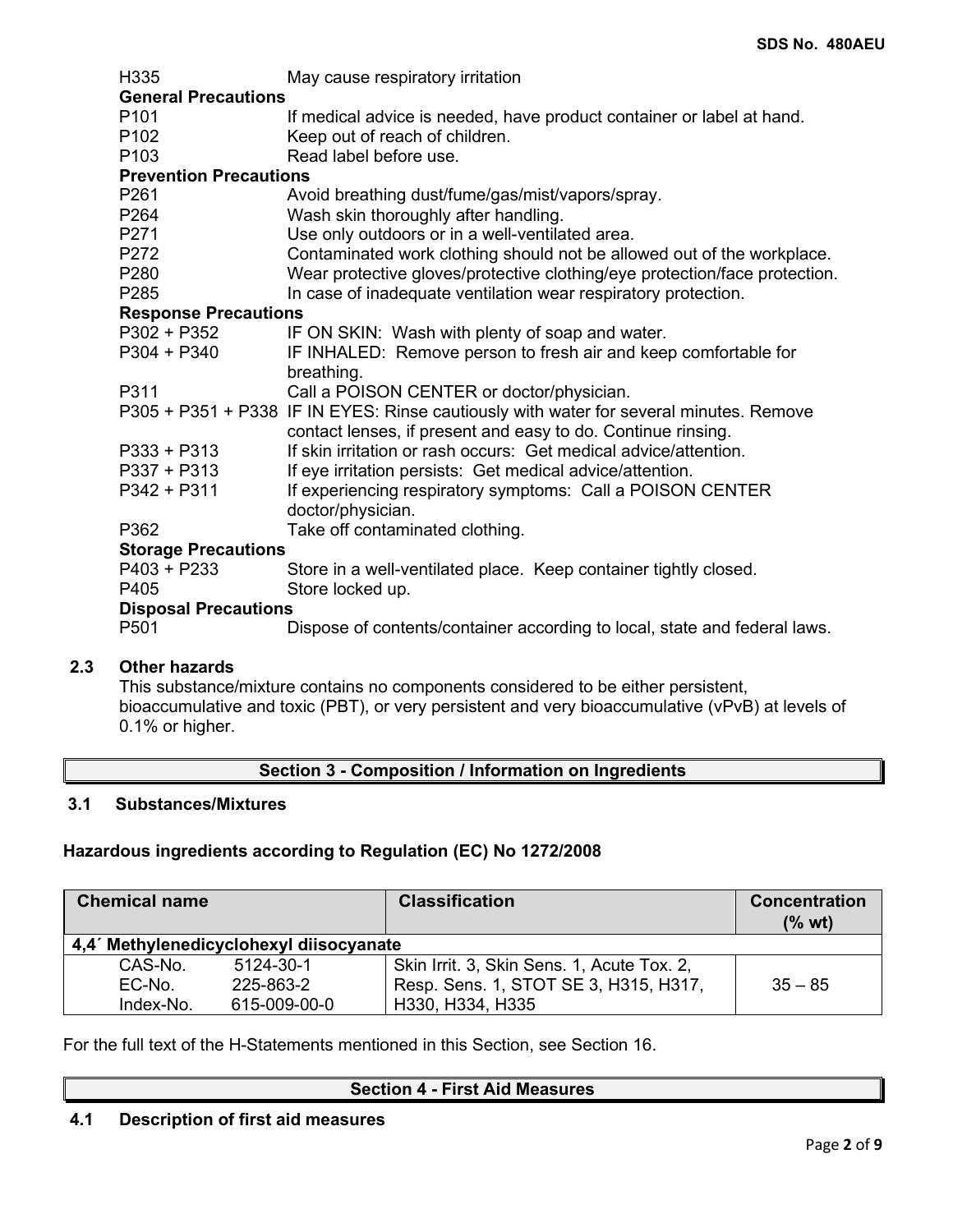## **Inhalation**

Remove source(s) of contamination and move victim to fresh air. If breathing has stopped, give artificial respiration, then oxygen if needed. Contact physician immediately.

## **Eye Contact**

Flush eyes with plenty of water. If irritation persists, seek medical attention.

## **Skin Contact**

In case of skin contact, wash thoroughly with soap and water.

## **Ingestion**

Do not induce vomiting unless instructed by a physician. Never give anything by mouth to an unconscious person.

## **4.2 Most important symptoms and effects, both acute and delayed**

**Acute:** Isocyanate vapors or mist at concentrations above the exposure limits or guidelines can irritate (burning sensation) the mucous membranes in the respiratory tract (nose, throat, lungs) with symptoms of runny nose, sore throat, coughing, chest discomfort, shortness of breath and reduced lung function (breathing difficulty). Persons with a preexisting, nonspecific bronchial hyperreactivity can respond to concentrations below the exposure limits or guidelines with similar symptoms as well as asthma attack or asthma-like symptoms. Exposure well above the exposure limits or guidelines may lead to bronchitis, bronchial spasm and pulmonary edema (fluid in lungs). Chemical or hypersensitivity pneumonitis, with flu-like symptoms (e.g. fever, chills), has also been reported. These symptoms can be delayed up to several hours after exposure. These effects are usually reversible.

Causes skin irritation with symptoms of reddening, itching, and swelling. Can cause sensitization. Persons previously sensitized can experience allergic skin reaction with symptoms of reddening, itching, swelling, and rash. Cured material is difficult to remove.

May cause eye irritation with symptoms of reddening, tearing, stinging, and swelling. Vapor or aerosol may cause irritation with symptoms of burning and tearing.

May cause irritation of the digestive tract; Symptoms may include abdominal pain, nausea, vomiting, and diarrhea.

**Delayed:** Symptoms affecting the respiratory tract can also occur several hours after overexposure.

## **4.3 Indication of any immediate medical attention and specific treatment needed**

## **Section 5 - Fire-Fighting Measures**

## **5.1 Extinguishing Media**

Water Fog, Dry Chemical, and Carbon Dioxide Foam

**5.2 Special hazards arising from the substance or mixture** None known.

## **5.3 Advice for firefighters**

Use water spray to cool fire-exposed surfaces and to protect personnel. Shut off "fuel" to fire. If a leak or spill has not ignited, use water spray to disperse the vapors. Either allow fire to burn under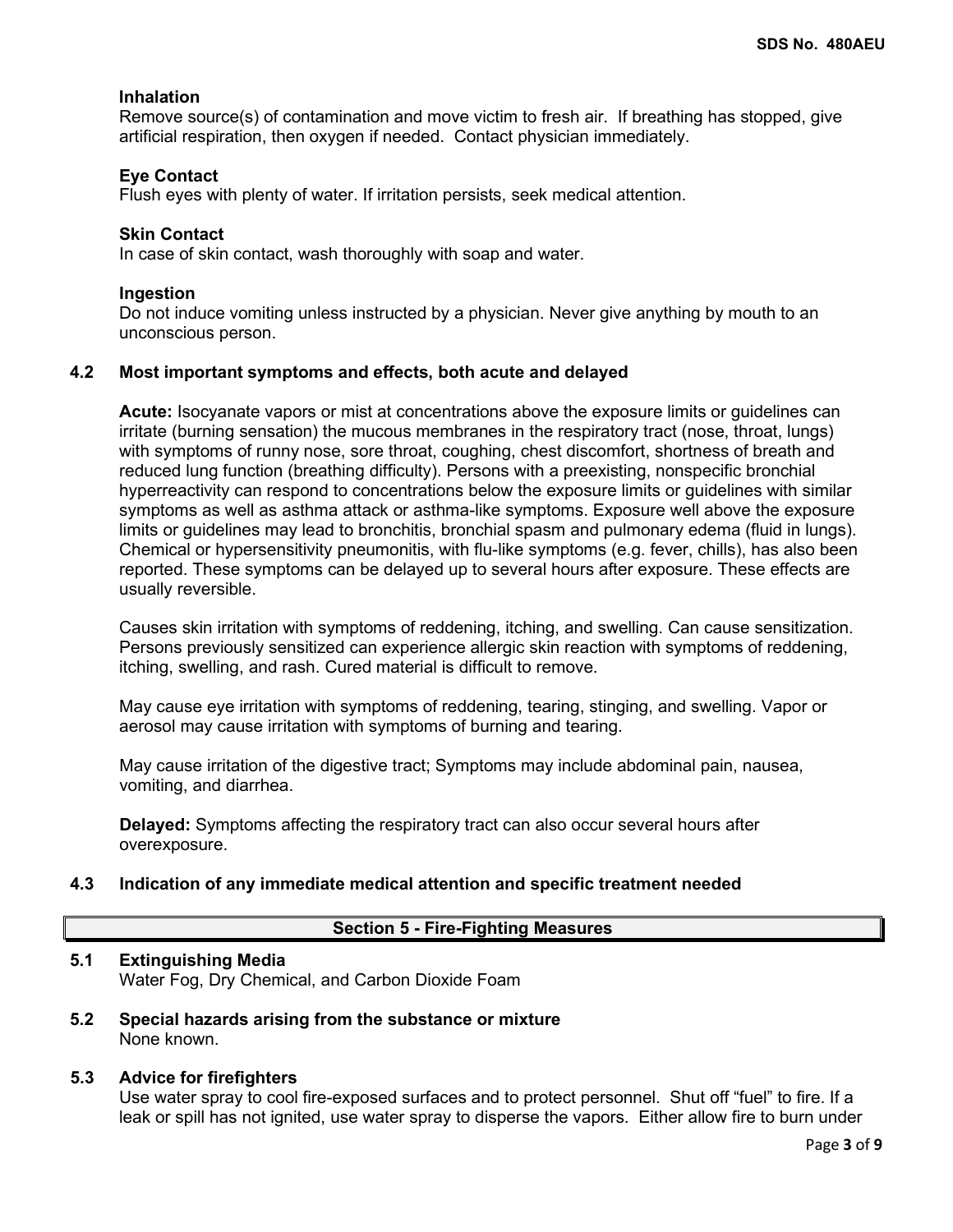controlled conditions or extinguish with foam or dry chemical. Try to cover liquid spills with foam. Because fire may produce toxic thermal decomposition products, wear a self-contained breathing apparatus (SCBA) with a full-face piece operated in pressure demand or positive-pressure mode.

## **Section 6 - Accidental Release Measures**

# **6.1 Personal precautions, protective equipment and emergency procedures**

Only properly protected personnel should remain in the spill area; dike and contain spill. Stop or reduce discharge if it can be done safely**.**

## **6.2 Environmental precautions**

Stop spill/release if it can be done safely. Prevent spilled material from entering sewers, storm drains or unauthorized drainage systems and natural waterways by using sand, earth, or other appropriate barriers.No special environmental precautions required.

## **6.3 Methods and material for containment and cleaning up** Put on appropriate protective gear including approved self-contained breathing apparatus, rubber boots and heavy rubber gloves. Dike and contain spill; absorb or scrape up excess into suitable container for disposal; wash area with dilute ammonia solution. Stop or reduce discharge if it can be done safely**.**

## **6.4 Reference to other sections**

See Section 3 for list of Hazardous Ingredients; Sections 8 for Exposure Controls; and Section 13 for Disposal.

## **Section 7 - Handling and Storage**

## **7.1 Precautions for safe handling**

Use good general housekeeping procedures. Wash hands after use. Do not get in eyes, on skin or on clothing. Do not breathe vapors or mists. Use good personal hygiene practices.

## **7.2 Conditions for safe storage, including any incompatibilities**

Keep container(s) tightly closed and properly labeled. Store in cool, dry, well ventilated place away from heat, direct sunlight, strong oxidizers and any incompatibles. Store in approved containers and protect against physical damage. Keep containers securely sealed when not in use. Indoor storage should meet local standards and appropriate fire codes. Containers that have been opened must be carefully resealed to prevent leakage. Empty containers retain residue and may be dangerous. Avoid water contamination.

## **7.3 Specific end use(s)**

These precautions are for room temperature handling. Other uses including elevated temperatures or aerosol/spray applications may require added precautions.

## **Section 8 - Exposure Controls / Personal Protection**

### **8.1 Control parameters:**

| Component            | CAS-No.   | ValueForm   | Control parameters    | <b>Basis</b>             |  |  |
|----------------------|-----------|-------------|-----------------------|--------------------------|--|--|
|                      |           | of exposure |                       |                          |  |  |
| Dicyclohexylmethan   | 5124-30-1 | <b>TWA</b>  | $0.02 \text{ mg/m}$ 3 | UK. EH40 WEL - Workplace |  |  |
| e-4,4'-di-isocyanate |           |             |                       | <b>Exposure Limits</b>   |  |  |
|                      |           | <b>STEL</b> | $0.07 \text{ mg/m}$ 3 | UK. EH40 WEL - Workplace |  |  |
|                      |           |             |                       | <b>Exposure Limits</b>   |  |  |

### **Components with workplace control parameters**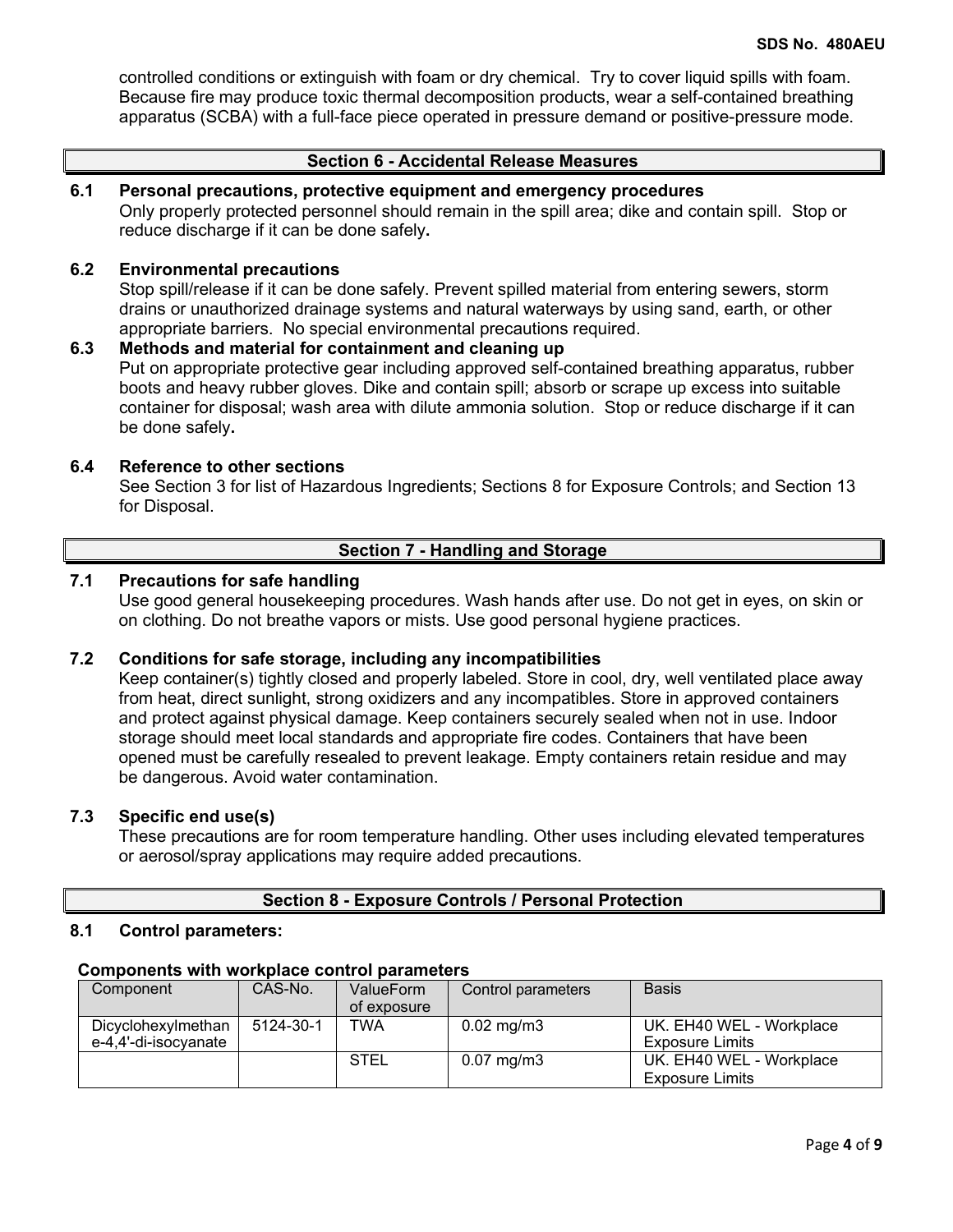| Remarks |                                                                               |
|---------|-------------------------------------------------------------------------------|
|         | Substances that can cause occupational asthma (also known as                  |
|         | asthmagens and respiratory sensitisers) can induce a state of specific        |
|         | airway hyper-responsiveness via an immunological, irritant or other           |
|         | mechanism. Once the airways have become hyper- responsive, further            |
|         | exposure to the substance, sometimes even to tiny quantities, may cause       |
|         | respiratory symptoms. These symptoms can range in severity from a             |
|         | runny nose to asthma. Not all workers who are exposed to a sensitiser will    |
|         | become hyper-responsive and it is impossible to identify in advance those     |
|         | who are likely to become hyper-responsive. 54 Substances that can cause       |
|         | occupational asthma should be distinguished from substances which may         |
|         | trigger the symptoms of asthma in people with pre-existing airway hyper-      |
|         | responsiveness, but which do not include the disease themselves.              |
|         |                                                                               |
|         | The latter substances are not classified asthmagens or respiratory            |
|         | sensitisers.                                                                  |
|         | Wherever it is reasonably practicable, exposure to substances that can        |
|         | cause occupational asthma should be prevented. Where this is not              |
|         | possible, the primary aim is to apply adequate standards of control to        |
|         | prevent workers from becoming hyper-responsive. For substances that           |
|         | can cause occupational asthma, COSHH requires that exposure be                |
|         | reduced as low as is reasonably practicable.                                  |
|         | Activities giving rise to short-term peak concentrations should receive       |
|         | particular attention when risk management is being considered. Health         |
|         | surveillance is appropriate for all employees exposed or liable to be         |
|         | exposed to a substance which may cause occupational asthma and there          |
|         | should be appropriate consultation with an occupational health                |
|         | professional over the degree of risk and level of surveillance.               |
|         | Capable of causing occupational asthma. The identified substances are         |
|         | those which: - are assigned the risk phrase 'R42: May cause sensitisation     |
|         | by inhalation'; or 'R42/43: May cause sensitisation by inhalation and skin    |
|         | contact' or - are listed in section C of HSE publication 'Asthmagen? Critical |
|         | assessments of the evidence for agents implicated in occupational             |
|         |                                                                               |
|         | asthma' as updated from time to time, or any other substance which the        |
|         | risk assessment has shown to be a potential cause of occupational             |
|         | asthma.                                                                       |
|         | The 'Sen' notation in the list of WELs has been assigned only to those        |
|         | substances which may cause occupational asthma.                               |

## **Biological occupational exposure limits**

| Component                                 | CAS-No.   | <b>Parameters</b>  | Value                         | <b>Biological</b><br>specimen | <b>Basis</b>                                    |
|-------------------------------------------|-----------|--------------------|-------------------------------|-------------------------------|-------------------------------------------------|
| Dicyclohexylmethane<br>4,4'-di-isocyanate | 5124-30-1 | urinary<br>diamine | $1 \mu$ mol/mol<br>creatinine | Urine                         | UK. Biological<br>monitoring guidance<br>values |
|                                           | Remarks   | Post task          |                               |                               |                                                 |

# **8.2 Exposure controls:**

## **Engineering measures**

Handle in accordance with good industrial hygiene and safety practice. Wash hands before breaks and at the end of workday.

## **Personal protective equipment**

## **Eye protection**

Face shield and safety glasses Use equipment for eye protection tested and approved under appropriate government standards such as NIOSH (US) or EN 166(EU).

# **Hand protection**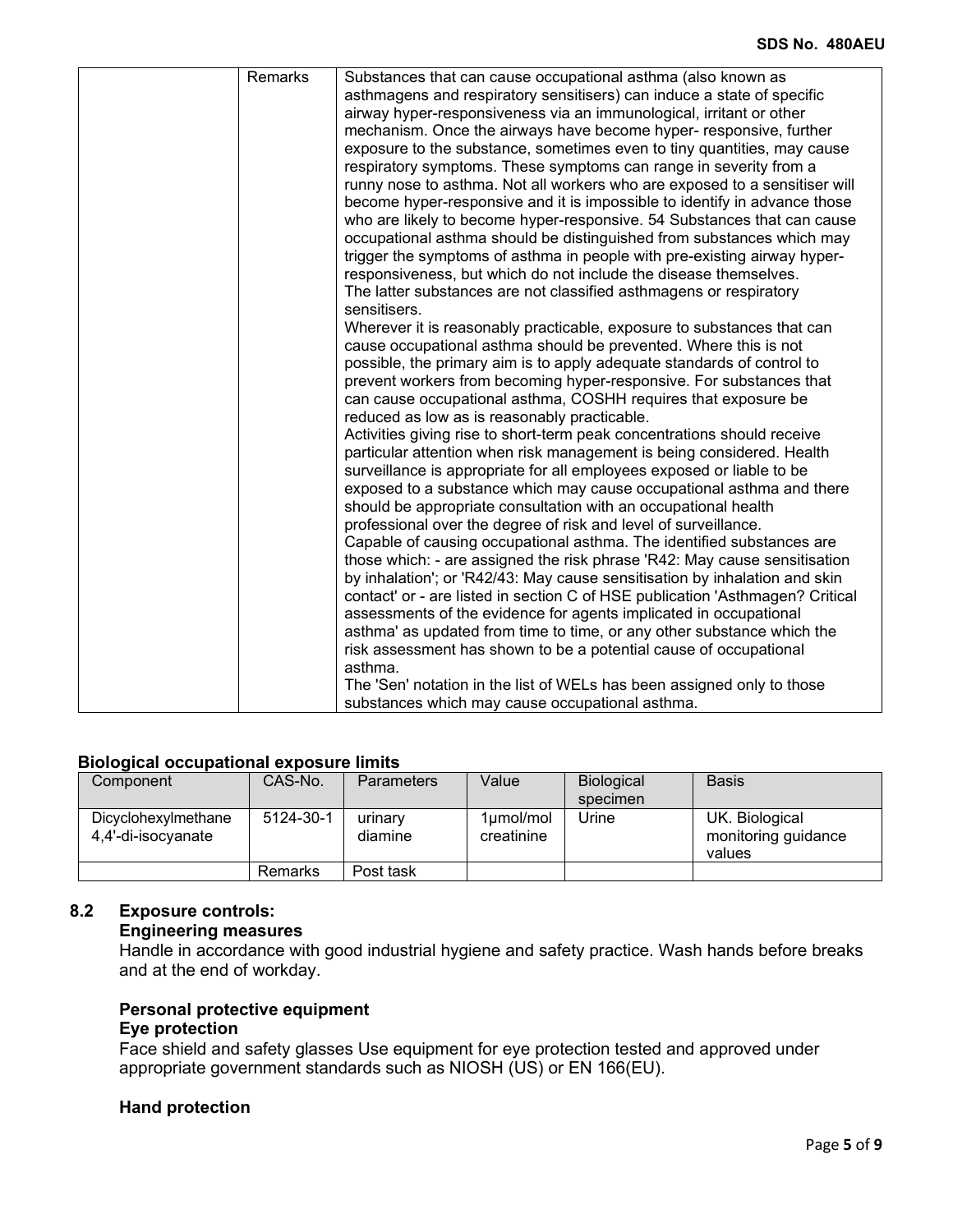Handle with gloves. Gloves must be inspected prior to use. Use proper glove removal technique (without touching glove's outer surface) to avoid skin contact with this product. Dispose of contaminated gloves after use in accordance with applicable laws and good laboratory practices. Wash and dry hands.

The selected protective gloves have to satisfy the specifications of EU Directive 89/686/EEC and the standard EN 374 derived from it.

## **Skin and body protection**

Complete suit protecting against chemicals. The type of protective equipment must be selected according to the concentration and amount of the dangerous substance at the specific workplace.

## **Respiratory protection**

Where risk assessment shows air-purifying respirators are appropriate use a full-face respirator with multi-purpose combination (US) or type ABEK (EN 14387) respirator cartridges as a backup to engineering controls. If the respirator is the sole means of protection, use a full-face supplied air respirator. Use respirators and components tested and approved under appropriate government standards such as NIOSH (US) or CEN (EU).

## **Protective measures**

Ensure that eye flushing systems and safety showers are located close to the working place.

## **Medical Surveillance**

All applicants who are assigned to an isocyanate work area should undergo a pre-placement medical evaluation. A history of eczema or respiratory allergies such as hay fever, are possible reasons for medical exclusion from isocyanate areas. Applicants who have a history of adult asthma should be restricted from work with isocyanates. Applicants with a history of prior isocyanate sensitization should be excluded from further work with isocyanates. A comprehensive annual medical surveillance program should be instituted for all employees who are potentially exposed to diisocyanates. Once a worker has been diagnosed as sensitized to any isocyanate, no further exposure can be permitted.

## **Section 9 - Physical and Chemical Properties**

## **9.1 Information on basic physical and chemical properties:**

| Appearance:                       | Clear liquid    | Vapor pressure:             | No data                    |
|-----------------------------------|-----------------|-----------------------------|----------------------------|
| Odor:                             | <b>Odorless</b> | Vapor density (Air=1):      | No data                    |
| pH:                               | No data         | <b>Evaporation rate:</b>    | No data                    |
| <b>Flash Point:</b>               | $187^{\circ}$ C | <b>Solubility in water:</b> | Insoluble                  |
|                                   |                 | <b>Specific Gravity</b>     |                            |
| Melting / freezing point:         | No data         | (H2O=1, at $4 °C$ ):        | 1.0788                     |
| Low / high boiling point:         | No data         | % Volatile:                 | $0\%$ (v/v), $0\%$ (w/w)   |
| <b>Upper flammability limits:</b> | No data         | Auto-ignition temperature:  | $225^{\circ}$ C            |
| <b>Lower flammability limits:</b> | No data         | <b>Viscosity:</b>           | 240 centipoise $@$ 25 $°C$ |

## **Section 10 - Stability and Reactivity**

## **10.1 Reactivity**

No hazardous reactions if stored and handled as prescribed/indicated., No corrosive effect on metal. Not fire propagating.

## **10.2 Chemical stability**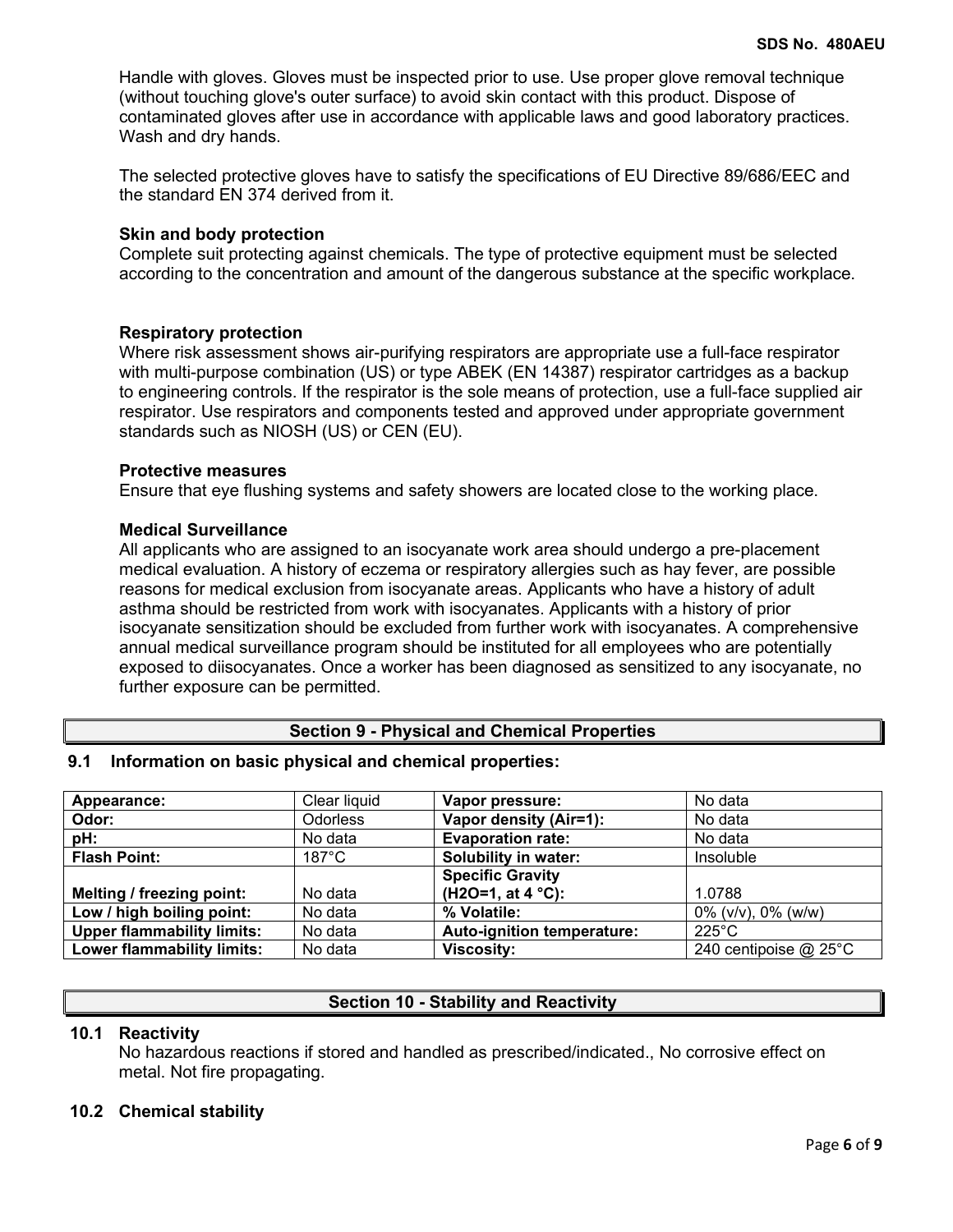These products are stable at room temperature in closed containers under normal storage and handling conditions.

- **10.3 Possibility of hazardous reactions** Hazardous polymerization cannot occur
- . **10.4 Conditions to avoid** None known
- **10.5 Incompatible materials** Strong bases and acids

## **10.6 Hazardous decomposition products**

Thermal oxidative decomposition can produce carbon oxides, gasses/vapors, and traces of incompletely burned carbon compounds.

## **Section 11- Toxicological Information**

**11.1 Information on toxicological effects: Acute Toxicity** Oral: > 5000 mg/kg (calculated)

Inhalation: 12.54 mg/l, 1h

**Skin Corrosion/Irritation** Skin – Rabbit Result: Irritating to skin. - 4 h (OECD Test Guideline 404)

**Serious Eye Damage/Irritation** Eyes – Rabbit Result: Irritating to eyes. (OECD Test Guideline 405)

## **Respiratory/Skin Sensitization**

Buehler Test – Guinea pig Result: May cause sensitisation by skin contact. - Mouse Result: May cause sensitisation by inhalation.

**Germ Cell Mutagenicity** Hamster Lungs Result: negative

## **Carcinogenicity**

IARC: No component of this product present at levels greater than or equal to 0.1% is identified as probable, possible or confirmed human carcinogen by IARC.

## **Reproductive Toxicity**

No data available

### **Specific Target Organ Toxicity – Single Exposure** No data available

**Specific Target Organ Toxicity – Repeated Exposure** No data available

**Aspiration Hazard** No data available

**Potential Health Effects – Miscellaneous**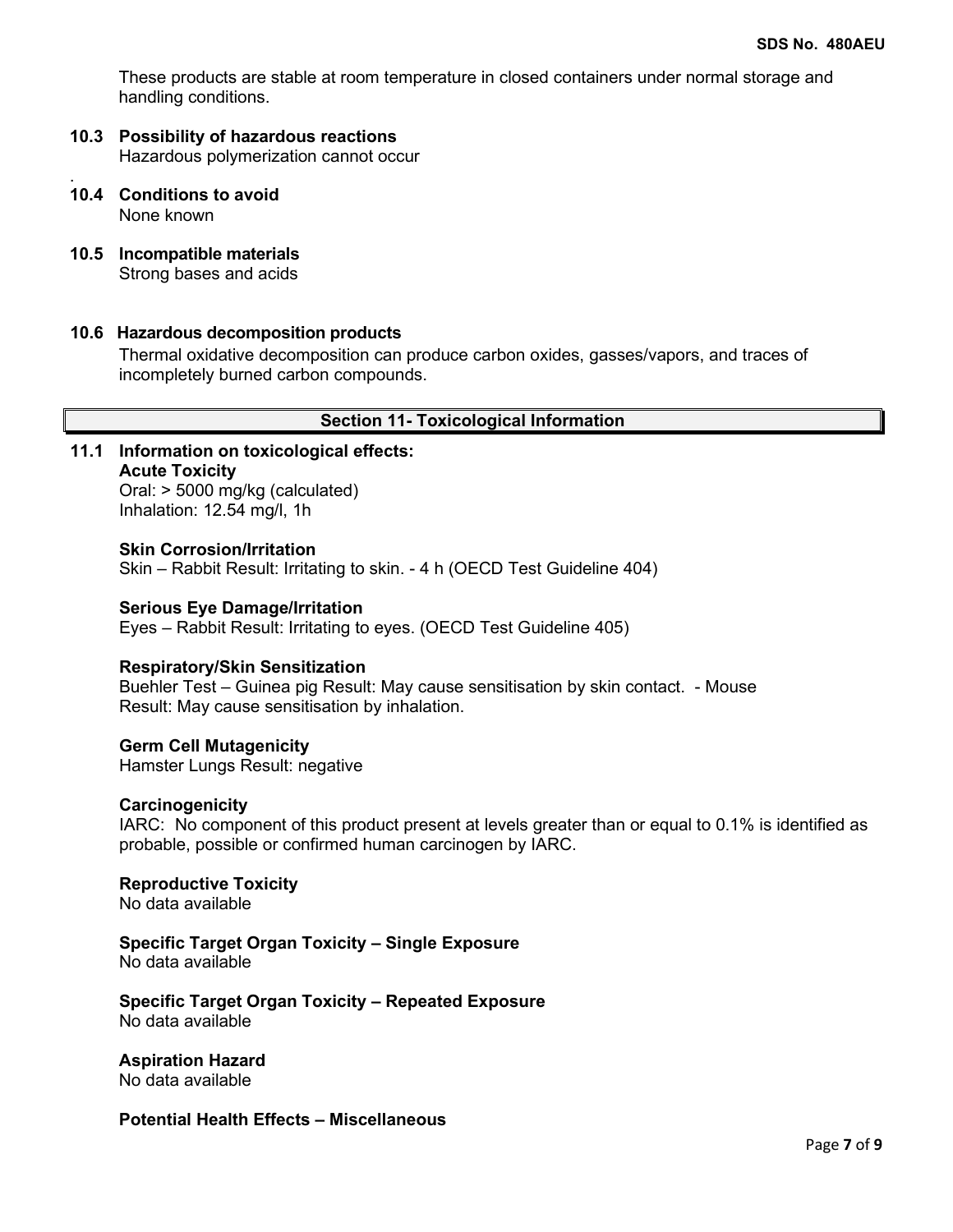No data available

### **Section 12 - Ecological Information**

| 12.1 | <b>Toxicity</b><br>Toxicity to fish<br>Toxicity to daphnia and<br>other aquatic invertebrates<br>Toxicity to algae | static test LC50 - Danio rerio (zebra fish) - 1.2 mg/l - 96 h<br>(OECD Test Guideline 203)<br>static test EC0 - Daphnia magna (Water flea) - > = 8.3 mg/l - 48 h<br>static test EC50 - Desmodesmus subspicatus (Scenedesmus<br>subspicatus) - $>$ 5 mg/l - 72 h |
|------|--------------------------------------------------------------------------------------------------------------------|-----------------------------------------------------------------------------------------------------------------------------------------------------------------------------------------------------------------------------------------------------------------|
|      | Toxicity to bacteria                                                                                               | EC50 - Sludge Treatment - 191 mg/l - 3 h<br>(OECD Test Guideline 209)                                                                                                                                                                                           |
|      | 12.2 Persistence and Degradability<br>Biodegradability                                                             | aerobic - Exposure time 28 d                                                                                                                                                                                                                                    |

- Result: 0 % Not readily biodegradable.
- **12.3 Bioaccumulative Potential** No data available
- **12.4 Mobility in Soil** No data available

## **12.5 Results of PBT and vPvB assessment**

This substance/mixture contains no components considered to be either persistent, bioaccumulative and toxic (PBT), or very persistent and very bioaccumulative (vPvB) at levels of 0.1% or higher.

**12.6 Other Adverse Effects**

No data available

# **Section 13 - Disposal Considerations**

## **13.1 Waste treatment methods**

### **Product**

Offer surplus and non-recyclable solutions to a licensed disposal company.

### **Contaminated packaging**

Dispose of as unused product.

## **Section 14 - Transport Information**

## **Not regulated by DOT / IMDG / IATA**

## **Section 15 - Regulatory Information**

## **15.1 Safety, health and environmental regulations/legislation specific for the substance or mixture**

This safety datasheet complies with the requirements of Regulation (EC) No. 1907/2006.

## **California Proposition 65**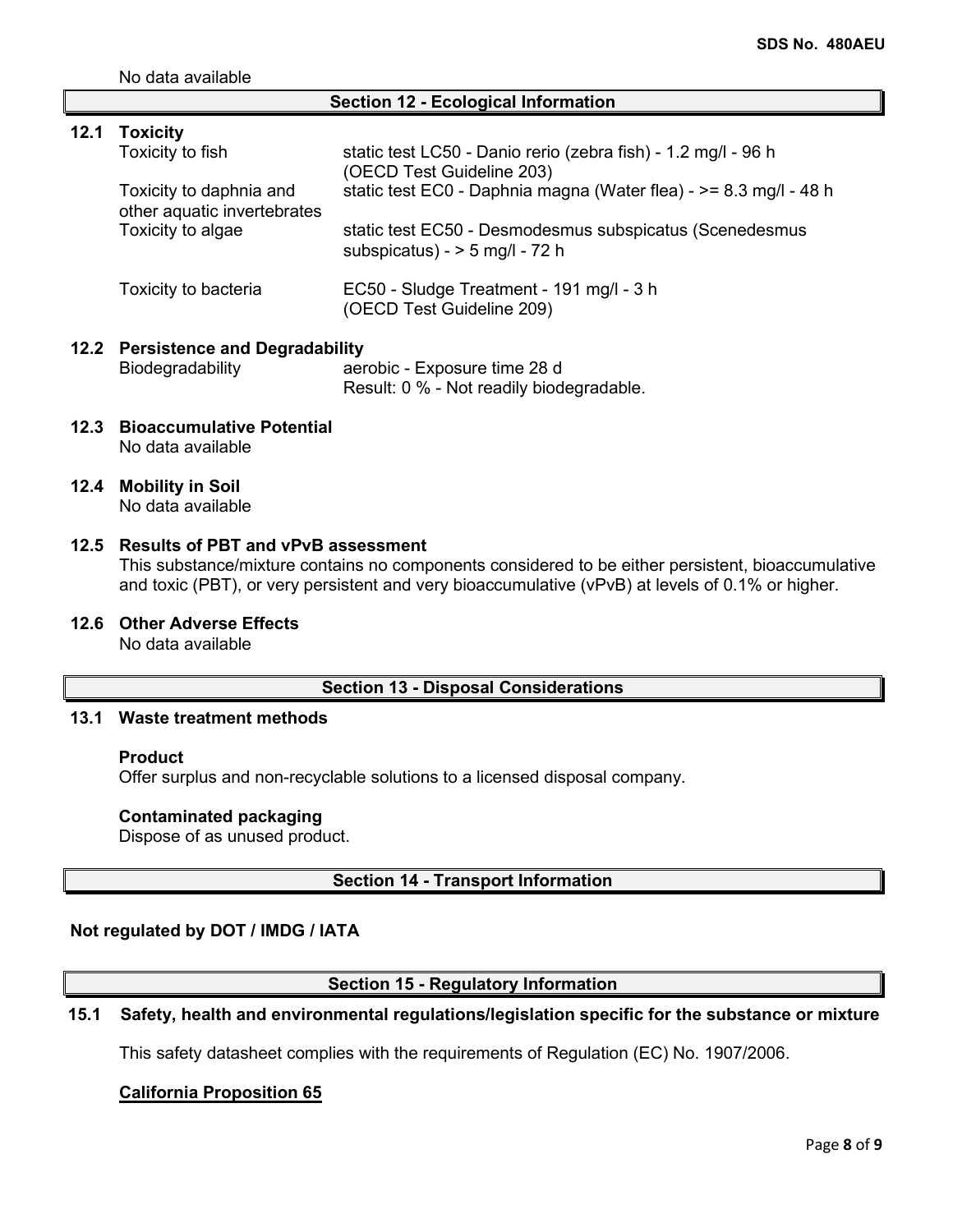This product does not intentionally contain any chemicals known to the state of California to cause cancer, birth defects or other reproductive harm.

## **15.2 Chemical safety assessment**

No chemical safety assessment has been carried out for this substance/mixture by the supplier.

## **16 - Other Information**

### **Full text of H-Statements referred to under Sections 2 and 3.**

- H315 Causes skin irritation
- H317 May cause an allergic skin reaction
- H332 Harmful if inhaled
- H334 May cause allergy or asthma symptoms or breathing difficulties if inhaled
- May cause respiratory irritation

**Version** 2 **Revision Date** 8/16/2018

## **Abbreviations and acronyms**

ATE - Acute Toxicity Estimate; CLP - Classification Labelling Packaging Regulation; Regulation (EC) No 1272/2008; REACH - Registration, Evaluation, Authorisation and Restriction of Chemicals Regulation (EC) No 1907/2006; EINECS - European Inventory of Existing Commercial Chemical Substances ELINCS - European List of Notified Chemical Substances; CAS# - Chemical Abstract Service number; PPE - Personal Protection Equipment; Kow - octanol-water partition coefficient; DNEL - Derived No Effect Level; LC50 - Lethal Concentration to 50 % of a test population; LD50 - Lethal Dose to 50% of a test population (Median Lethal Dose); NOEC - No Observed Effect Concentration; PNEC - Predicted No Effect Concentration; RMM - Risk Management Measure; OEL - Occupational Exposure Limit; PBT - Persistent, Bioaccumulative and Toxic; vPvB - Very Persistent and Very Bioaccumulative; STOT - Specific Target Organ Toxicity; CSA - Chemical Safety Assessment; EN - European Standard; UN - United Nations; ADR - European Agreement concerning the International Carriage of Dangerous Goods by Road; IATA - International Air Transport Association; IMDG - International Maritime Dangerous Goods; RID - Regulations concerning the International Carriage of Dangerous Goods by Rail; WGK - Water Hazard Class

### **Disclaimer**

The information contained in this Safety Data Sheet (SDS) is considered accurate as of the version date. However, no warranty is expressed or implied regarding the accuracy of the data. Since the use of this product is not within the control of Smooth-On Inc., it is the user's obligation to determine the suitability of the product for its intended application and assumes all risk and liability for its safe use.

This SDS is prepared to comply with the Globally Harmonized System of Classification and Labelling of Chemicals (GHS) as prescribed by the United States (US) Occupational Safety and Health Administration (OSHA) Hazard Communication Standard (29 CFR 1910.1200), the Canadian Workplace Hazardous Materials Information System (WHMIS), and European Union Regulation (EC) No 1907/2006 of the European Parliament and of the Council of 18 December 2006 (REACH).

Classifications of the chemical in accordance with 29 CFR 1910.1200, signal word, hazard and precautionary statement(s), symbol(s) and other information are based on listed concentration of each hazardous ingredient. Unlisted ingredients are not "hazardous" per the OSHA Hazard Communication Standard (29 CFR 1910.1200), WHMIS and EC No 1907/2006 and are considered trade secrets under US Federal Law (29 CFR and 40 CFR), Canadian Law (Health Canada Legislation), and European Union Directives.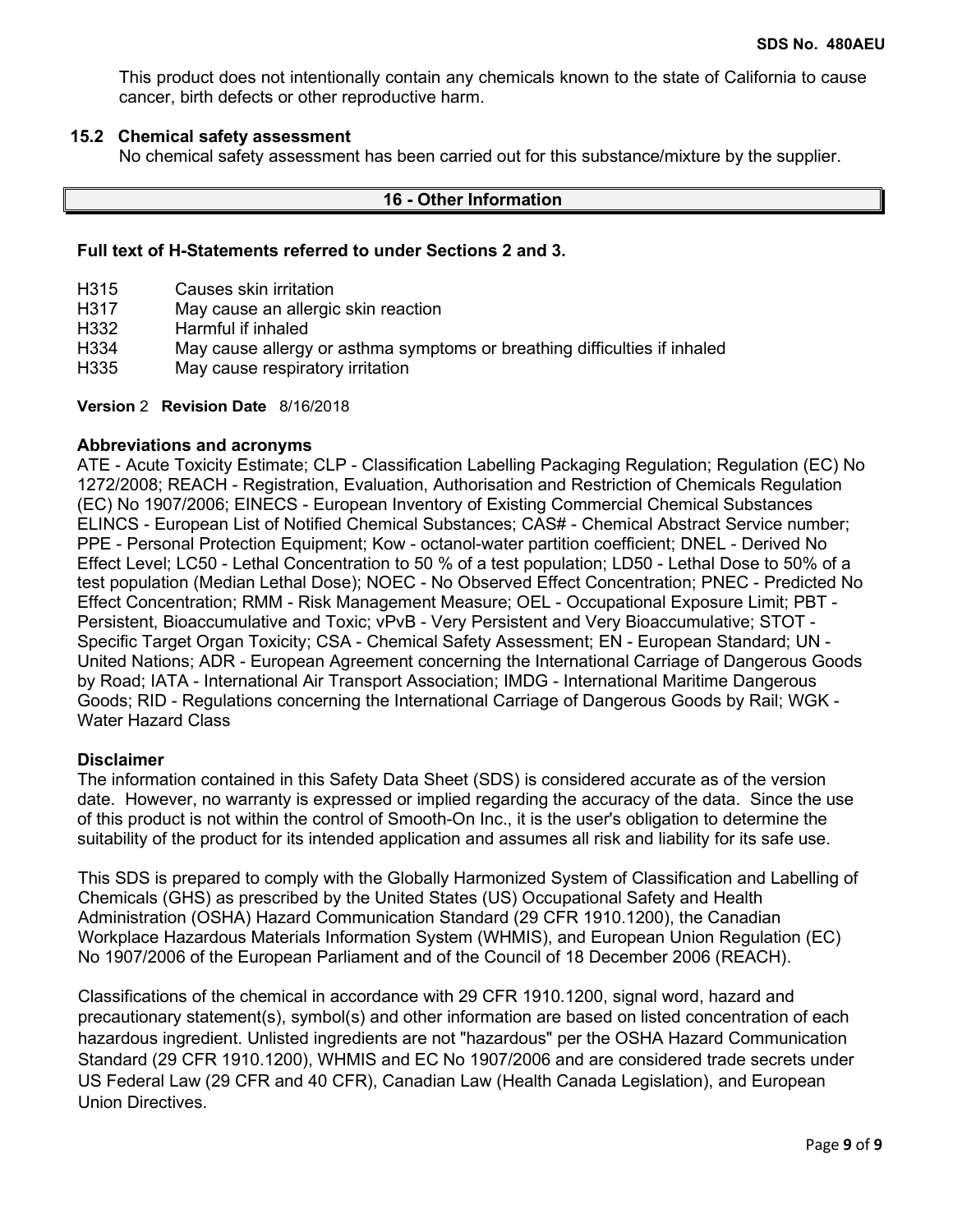

# **SAFETY DATA SHEET**

**SDS No. 1604B** according to Regulation (EC) No. 1907/2006 as amended **Version** 2 **Revision Date** 8/14/2017

|     | Section 1 - Identification of the substance/mixture and of the company/undertaking |                                                                                                                                                                 |                                                                               |                             |  |
|-----|------------------------------------------------------------------------------------|-----------------------------------------------------------------------------------------------------------------------------------------------------------------|-------------------------------------------------------------------------------|-----------------------------|--|
| 1.1 | <b>Product Identifier</b><br>Trade Name:                                           |                                                                                                                                                                 | Crystal Clear® 204 EU Part B                                                  |                             |  |
| 1.2 | General Use:<br>Restrictions on Use:                                               | Polyurethane Elastomer<br>None known                                                                                                                            | Relevant identified uses of the substance or mixture and uses advised against |                             |  |
| 1.3 | Details of the supplier of the safety data sheet:<br>Company:<br>Telephone:        | Smooth-On, Inc.,<br>5600 Lower Macungie Rd., Macungie, PA 18062<br>Phone (610) 252-5800<br>Visit our website at www.smooth-on.com or email<br>sds@smooth-on.com |                                                                               |                             |  |
|     | E-mail address of person:<br>responsible for the SDS                               |                                                                                                                                                                 |                                                                               |                             |  |
| 1.4 | <b>Emergency Contact:</b>                                                          | Chem-Tel                                                                                                                                                        | Domestic: 800-255-3924                                                        | International: 813-248-0585 |  |

**1.4 Emergency Contact**: Chem-Tel Domestic: 800-255-3924 International: 813-248-0585 **Ireland National Poisons Information Centre +35318092566 Section 2 – Hazard(s) Identification**

## **2.1 Classification of the substance or mixture:**

## **Classification (REGULATION (EC) No 1272/2008) as amended**

- **H300** Acute Toxicity, oral Category 2
- **H310** Acute Toxicity, dermal Category 1
- **H330** Acute Toxicity, inhalation Category 2
- **H373** Specific Target Organ Toxicity, repeated exposure Category 2
- **H400** Acute Aquatic Toxicity Category 1
- **H410** Chronic Aquatic Toxicity Category 1

For the full text of the H-Statements mentioned in this Section, see Section 16

## **2.2 Label elements, including precautionary statements**

**Labelling (REGULATION (EC) No 1272/2008) as amended**



# **Health Hazards:**

**Pictogram(s):** 

- H300 Fatal if swallowed.
- H310 Fatal in contact with skin.
- H330 Fatal if inhaled.<br>H373 Causes damage
- Causes damage to organs through prolonged or repeated exposure.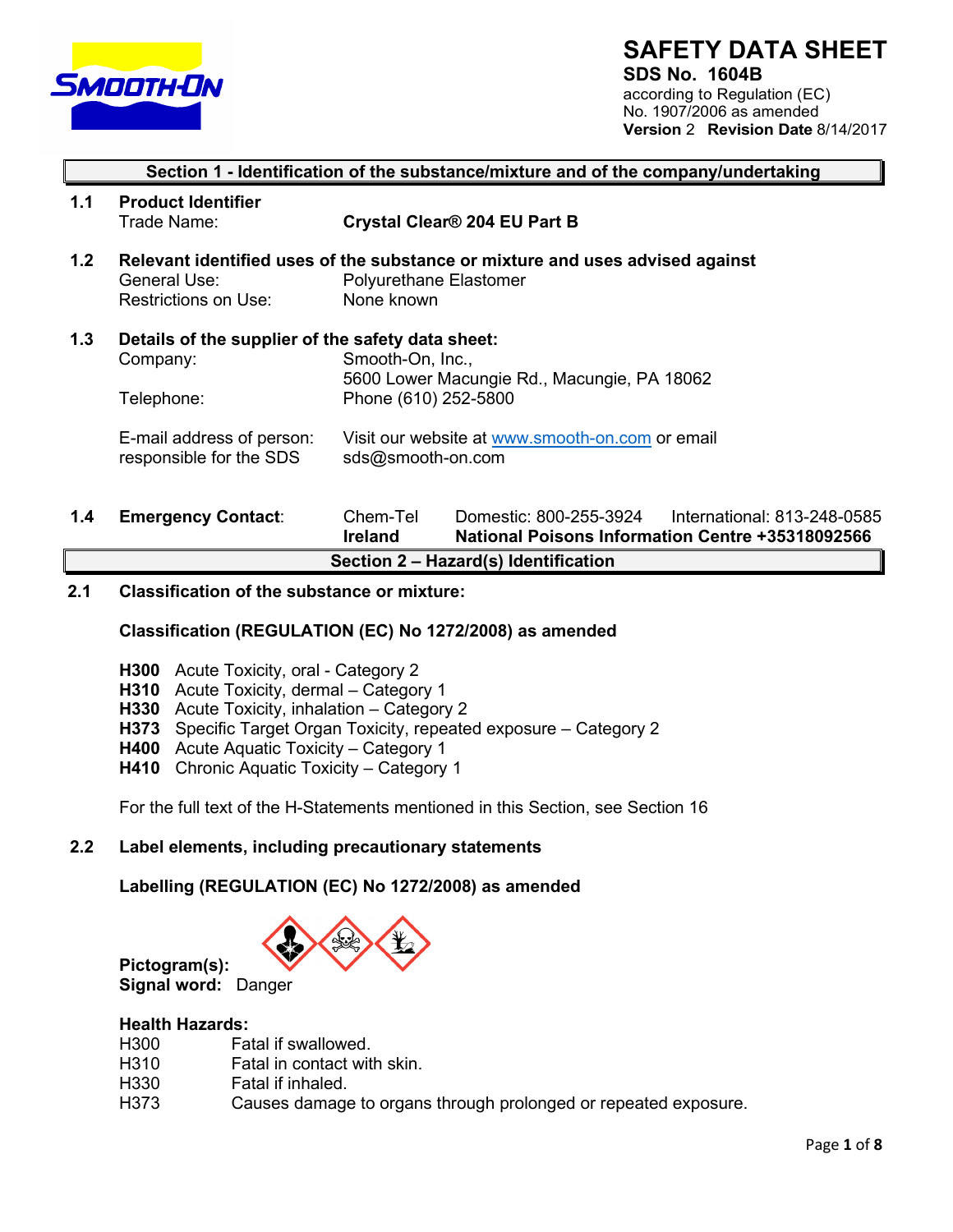- H400 Very toxic to aquatic life.
- H410 Very toxic to aquatic life with long lasting effects.

# **General Precautions:**

- If medical advice is needed, have product container or label at hand.
- P102 Keep out of reach of children.
- P103 Read label before use.

## **Prevention Precautions:**

- P260 Do not breathe dust/fume/gas/mist/vapours/spray.<br>P262 Take off contaminated clothing.
- P262 Take off contaminated clothing.<br>P264 Wash with soap and water thore
- Wash with soap and water thoroughly after handling.
- P270 Do not eat, drink or smoke when using this product.<br>P271 Use only outdoors or in a well-ventilated area.
- P271 Use only outdoors or in a well-ventilated area.<br>P273 Avoid release to the environment.
- Avoid release to the environment.
- P280 Wear protective gloves/protective clothing/eye protection/face protection.<br>P284 In case of inadequate ventilation wear respiratory protection.
- In case of inadequate ventilation wear respiratory protection.

## **Response Precautions:**

P301+P310 IF SWALLOWED: Immediately call a POISON CENTER or doctor/physician

- P302+P350 IF ON SKIN: Gently wash with plenty of soap and water.
- P304+P340 IF INHALED: Remove person to fresh air and keep comfortable for breathing.
- P310 Immediately call a POISON CENTER or doctor/physician.
- P314 Get medical advice/attention if you feel unwell.<br>P330 Rinse mouth.
- Rinse mouth.
- P361 Take off immediately all contaminated clothing.
- P363 Wash contaminated clothing before reuse.
- P391 Collect spillage.

# **Storage Precautions:**<br>P403+P233 Store in

Store in a well-ventilated place. Keep container tightly closed.

## P405 Store locked up.

## **Disposal Precautions:**

P501 Dispose of contents/container according to local, state and federal laws.

## **2.3 Other hazards**

This substance/mixture contains no components considered to be either persistent, bioaccumul ative and toxic (PBT), or very persistent and very bioaccumulative (vPvB) at levels of 0.1% or higher.

## **Section 3 - Composition / Information on Ingredients**

## **3.1 Substances/Mixtures**

## **Hazardous ingredients according to Regulation (EC) No 1272/2008**

| <b>Chemical name</b>  |                | <b>Classification</b>                 | <b>Concentration</b> |
|-----------------------|----------------|---------------------------------------|----------------------|
| Phenylmercuric oleate |                |                                       |                      |
| CAS-No.               | $104 - 60 - 9$ | Acute Tox Oral 2, Acute Tox Derm 1,   | $< 1.5\%$            |
| EC-No.                | 203-218-6      | Acute Tox Inhal 1, STOT RE 2, Aquatic |                      |
| Index-No.             | 615-009-00-0   | Acute 1, Aquatic Chronic 1; H300,     |                      |
|                       |                | H310, H330, H373, H400, H410          |                      |

For the full text of the H-Statements mentioned in this Section, see Section 16.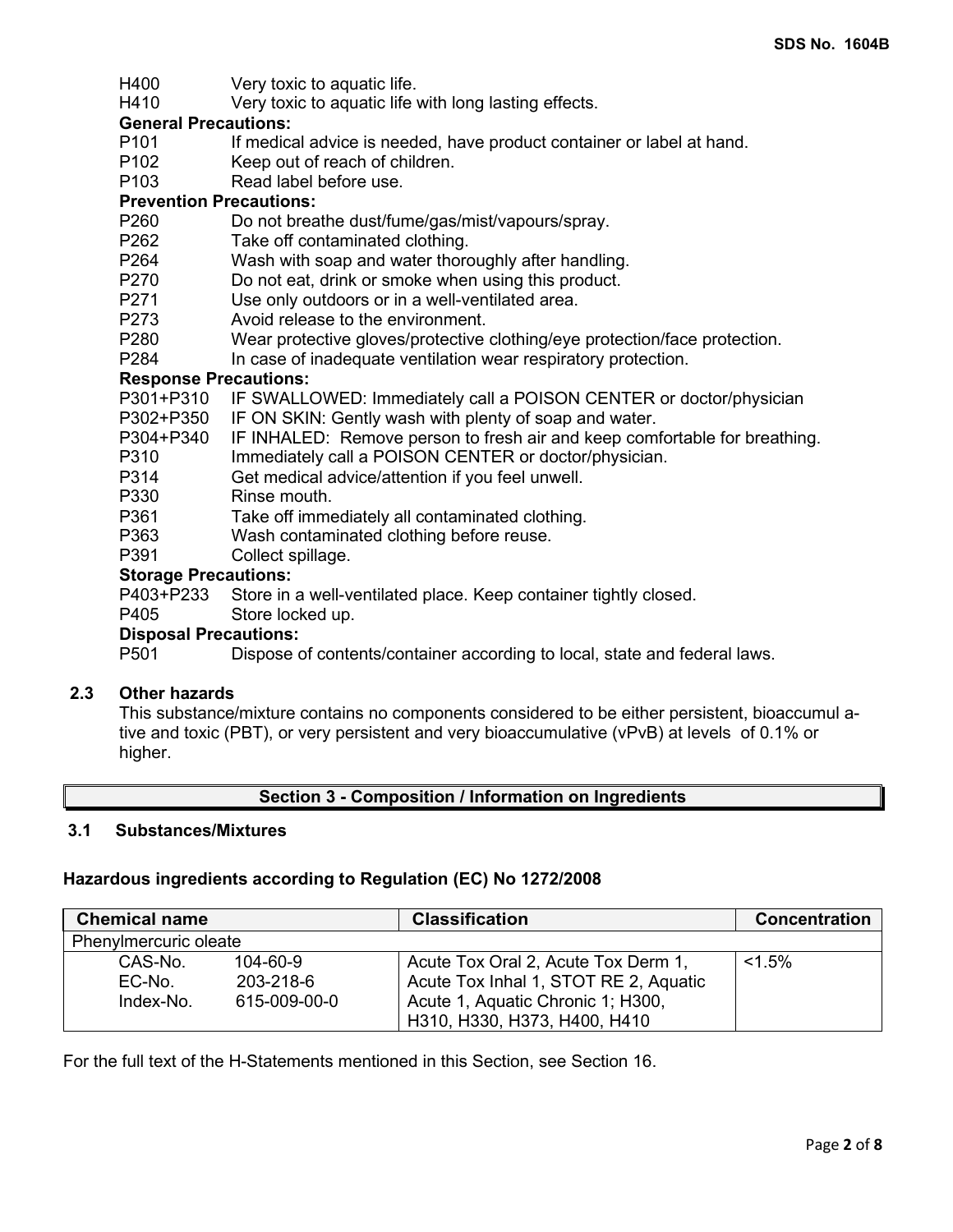### **Section 4 - First Aid Measures**

### **4.1 Description of first aid measures**

### **Inhalation**

Remove source(s) of contamination and move victim to fresh air. If breathing has stopped, give artificial respiration, then oxygen if needed. Contact physician immediately.

## **Eye Contact**

Flush eyes with plenty of water. If irritation persists, seek medical attention.

### **Skin Contact**

In case of skin contact, wash thoroughly with soap and water.

### **Ingestion**

Do not induce vomiting unless instructed by a physician. Never give anything by mouth to an unconscious person.

- **4.2 Most important symptoms and effects, both acute and delayed** None known.
- **4.3 Indication of any immediate medical attention and specific treatment needed**

### **Section 5 - Fire-Fighting Measures**

### **5.1 Extinguishing Media**

Water Fog, Dry Chemical, and Carbon Dioxide Foam

**5.2 Special hazards arising from the substance or mixture** None known.

## **5.3 Advice for firefighters**

Use water spray to cool fire-exposed surfaces and to protect personnel. Shut off "fuel" to fire. If a leak or spill has not ignited, use water spray to disperse the vapors. Either allow fire to burn under controlled conditions or extinguish with foam or dry chemical. Try to cover liquid spills with foam. Because fire may produce toxic thermal decomposition products, wear a self-contained breathing apparatus (SCBA) with a full-face piece operated in pressure demand or positive-pressure mode.

### **Section 6 - Accidental Release Measures**

## **6.1 Personal precautions, protective equipment and emergency procedures** Only properly protected personnel should remain in the spill area; dike and contain spill. Stop or reduce discharge if it can be done safely**.**

### **6.2 Environmental precautions**

Stop spill/release if it can be done safely. Prevent spilled material from entering sewers, storm drains or unauthorized drainage systems and natural waterways by using sand, earth, or other appropriate barriers.No special environmental precautions required.

## **6.3 Methods and material for containment and cleaning up**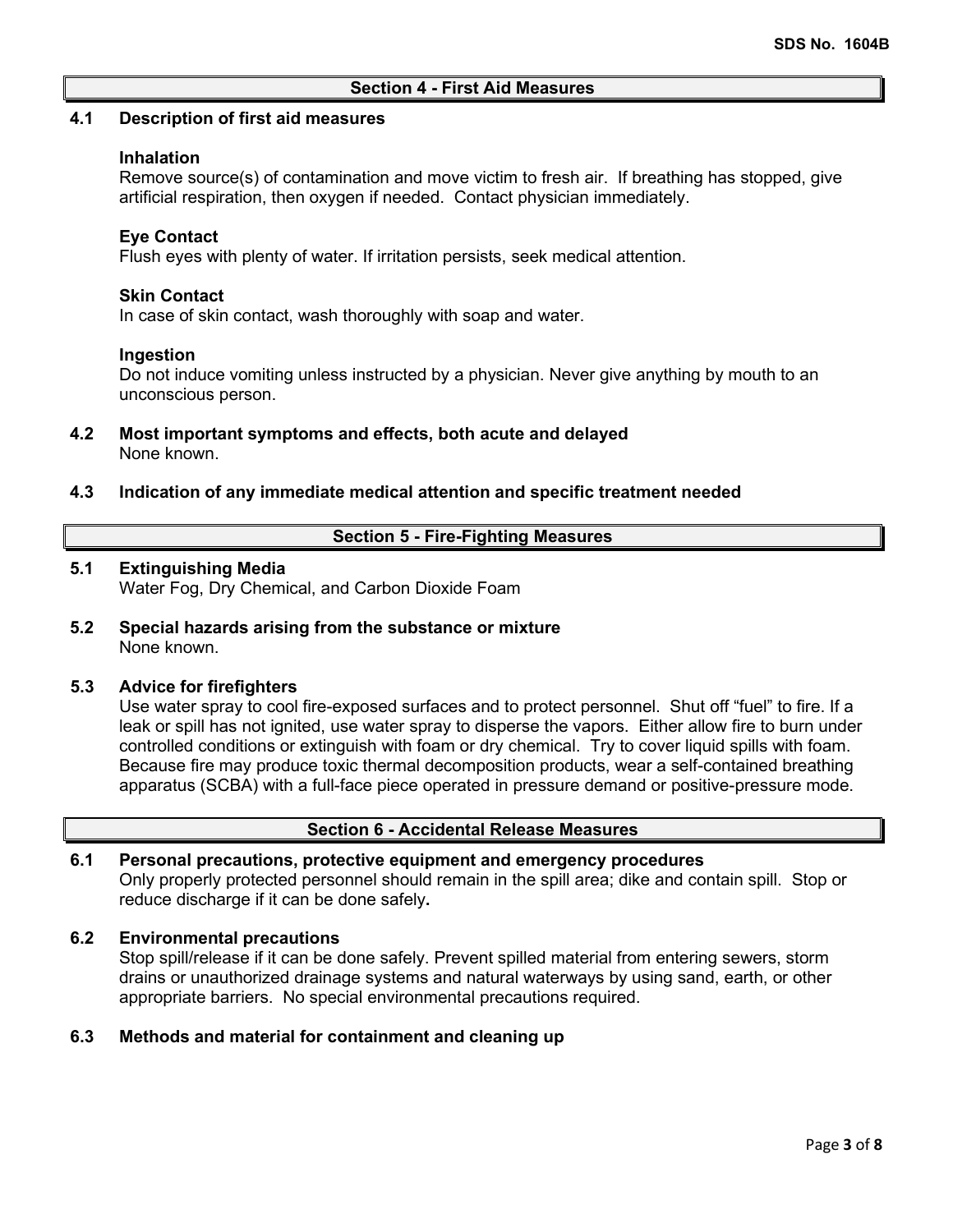Put on appropriate protective gear including approved self-contained breathing apparatus, rubber boots and heavy rubber gloves. Dike and contain spill; absorb or scrape up excess into suitable container for disposal; wash area with dilute ammonia solution. Stop or reduce discharge if it can be done safely**.**

## **6.4 Reference to other sections**

See Section 3 for list of Hazardous Ingredients; Sections 8 for Exposure Controls; and Section 13 for Disposal.

## **Section 7 - Handling and Storage**

## **7.1 Precautions for safe handling**

Use good general housekeeping procedures. Wash hands after use. Do not get in eyes, on skin or on clothing. Do not breathe vapors or mists. Use good personal hygiene practices.

## **7.2 Conditions for safe storage, including any incompatibilities**

Keep container(s) tightly closed and properly labeled. Store in cool, dry, well ventilated place away from heat, direct sunlight, strong oxidizers and any incompatibles. Store in approved containers and protect against physical damage. Keep containers securely sealed when not in use. Indoor storage should meet local standards and appropriate fire codes. Containers that have been opened must be carefully resealed to prevent leakage. Empty containers retain residue and may be dangerous. Avoid water contamination.

## **7.3 Specific end use(s)**

These precautions are for room temperature handling. Other uses including elevated temperatures or aerosol/spray applications may require added precautions.

### **Section 8 - Exposure Controls / Personal Protection**

## **8.1 Control parameters:**

Contains no substances with occupational exposure limit values.

**Derived No Effect Level (DNEL) according to Regulation (EC) No. 1907/2006:** 

None defined.

**Predicted No Effect Concentration (PNEC) according to Regulation (EC) No. 1907/2006:**  None defined.

## **8.2 Exposure controls:**

### **Engineering measures**

Handle in accordance with good industrial hygiene and safety practice. Wash hands before breaks and at the end of workday.

### **Personal protective equipment Eye protection**

Face shield and safety glasses Use equipment for eye protection tested and approved under appropriate government standards such as NIOSH (US) or EN 166(EU).

### **Hand protection**

Handle with gloves. Gloves must be inspected prior to use. Use proper glove removal technique (without touching glove's outer surface) to avoid skin contact with this product. Dispose of contaminated gloves after use in accordance with applicable laws and good laboratory practices.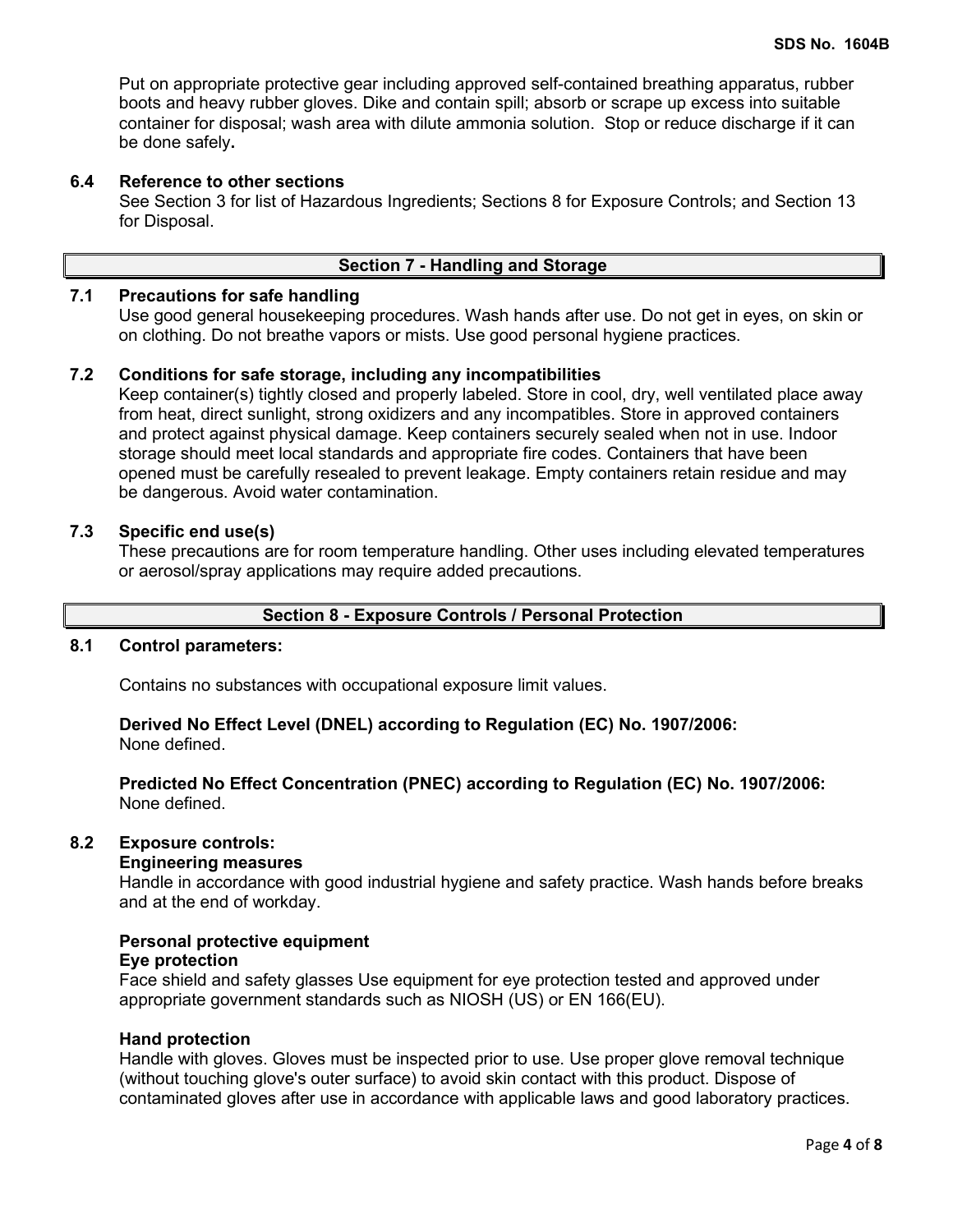Wash and dry hands.

The selected protective gloves have to satisfy the specifications of EU Directive 89/686/EEC and the standard EN 374 derived from it.

### **Skin and body protection**

Complete suit protecting against chemicals. The type of protective equipment must be selected according to the concentration and amount of the dangerous substance at the specific workplace.

### **Respiratory protection**

Where risk assessment shows air-purifying respirators are appropriate use a full-face respirator with multi-purpose combination (US) or type ABEK (EN 14387) respirator cartridges as a backup to engineering controls. If the respirator is the sole means of protection, use a full-face supplied air respirator. Use respirators and components tested and approved under appropriate government standards such as NIOSH (US) or CEN (EU).

### **Protective measures**

Ensure that eye flushing systems and safety showers are located close to the working place.

## **Section 9 - Physical and Chemical Properties**

## **9.1 Information on basic physical and chemical properties:**

| Appearance:                     | Clear liquid     | Vapor pressure:              | No data          |
|---------------------------------|------------------|------------------------------|------------------|
| Odor:                           | Musty            | Vapor density (Air=1):       | >1               |
| Odor threshold:                 | No data          | <b>Relative density:</b>     | No data          |
| pH:                             | No data          | Solubility:                  |                  |
|                                 |                  | <b>Partition coefficient</b> |                  |
| Melting / freezing point:       | No data          | (n-octanol/water):           | No data          |
|                                 |                  | <b>Auto-ignition</b>         |                  |
| Low / high boiling point:       | No data          | temperature:                 | No data          |
|                                 |                  | <b>Decomposition</b>         |                  |
| <b>Flash Point:</b>             | $>150^{\circ}$ C | temperature:                 | No data          |
| <b>Evaporation rate:</b>        | No data          | <b>Viscosity:</b>            | <1000 centipoise |
| Flammability (solid, gas):      | No data          | <b>Explosive properties:</b> | No data          |
| <b>Upper/lower flammability</b> |                  | <b>Specific Gravity</b>      |                  |
| or explosive limits:            | No data          | (H2O=1, at 4 °C):            | 1.2              |

## **Section 10 - Stability and Reactivity**

### **10.1 Reactivity**

No hazardous reactions if stored and handled as prescribed/indicated., No corrosive effect on metal. Not fire propagating.

### **10.2 Chemical stability**

These products are stable at room temperature in closed containers under normal storage and handling conditions.

### **10.3 Possibility of hazardous reactions**

Hazardous polymerization cannot occur

### . **10.4 Conditions to avoid**

None known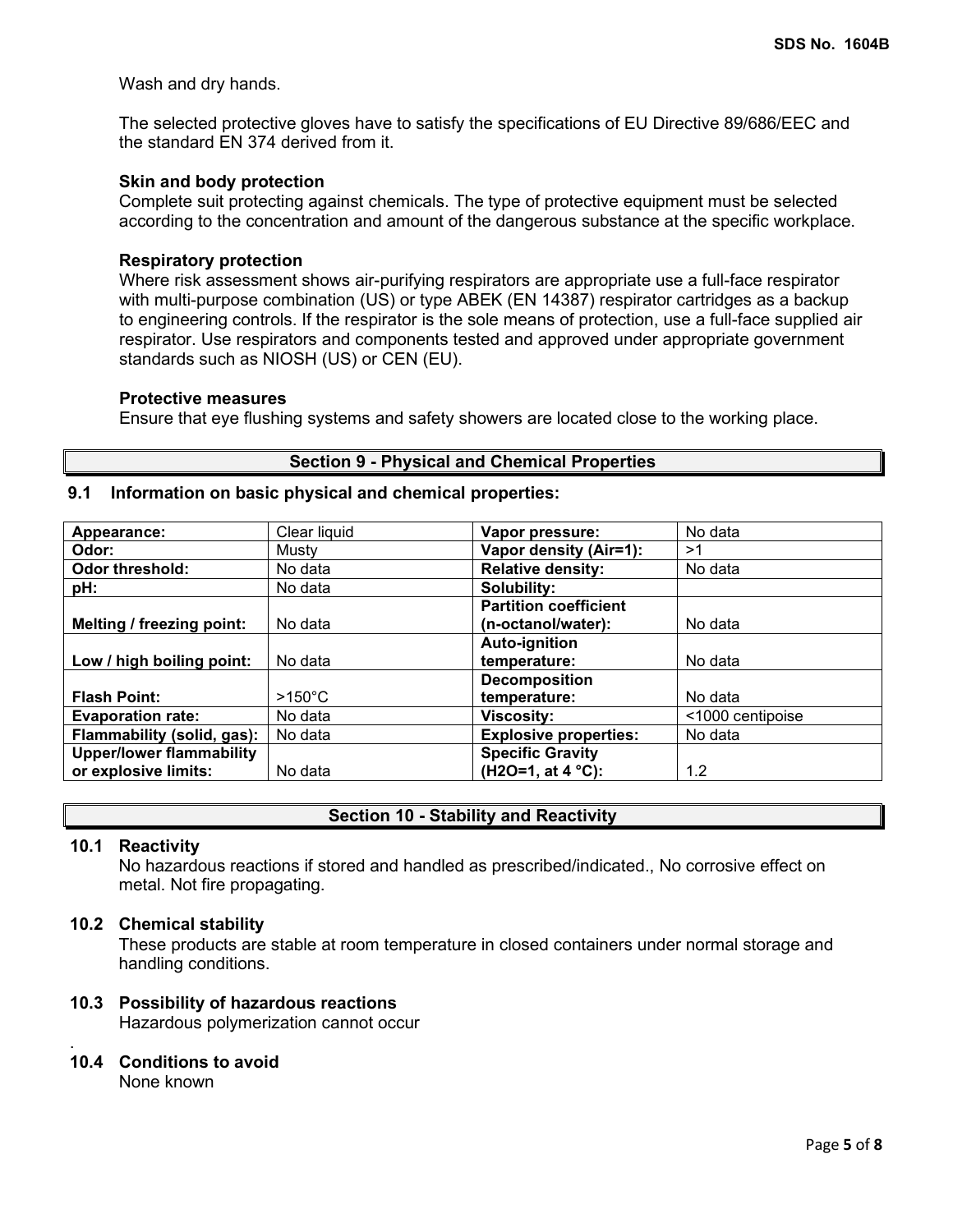**10.5 Incompatible materials**

Strong bases and acids

## **10.6 Hazardous decomposition products**

Thermal oxidative decomposition can produce carbon oxides, gasses/vapors, and traces of incompletely burned carbon compounds.

## **Section 11- Toxicological Information**

**11.1 Information on toxicological effects: Acute Toxicity** No data available

> **Skin Corrosion/Irritation** No data available

**Serious Eye Damage/Irritation** No data available

**Respiratory/Skin Sensitization** No data available

**Germ Cell Mutagenicity** No data available

**Carcinogenicity** No data available

## **Reproductive Toxicity**

No data available

**Specific Target Organ Toxicity – Single Exposure** No data available

**Specific Target Organ Toxicity – Repeated Exposure** No data available

**Aspiration Hazard** No data available

# **Potential Health Effects – Miscellaneous**

No data available

**Section 12 - Ecological Information**

# **12.1 Toxicity**

No data available

- **12.2 Persistence and Degradability** No data available
- **12.3 Bioaccumulative Potential** No data available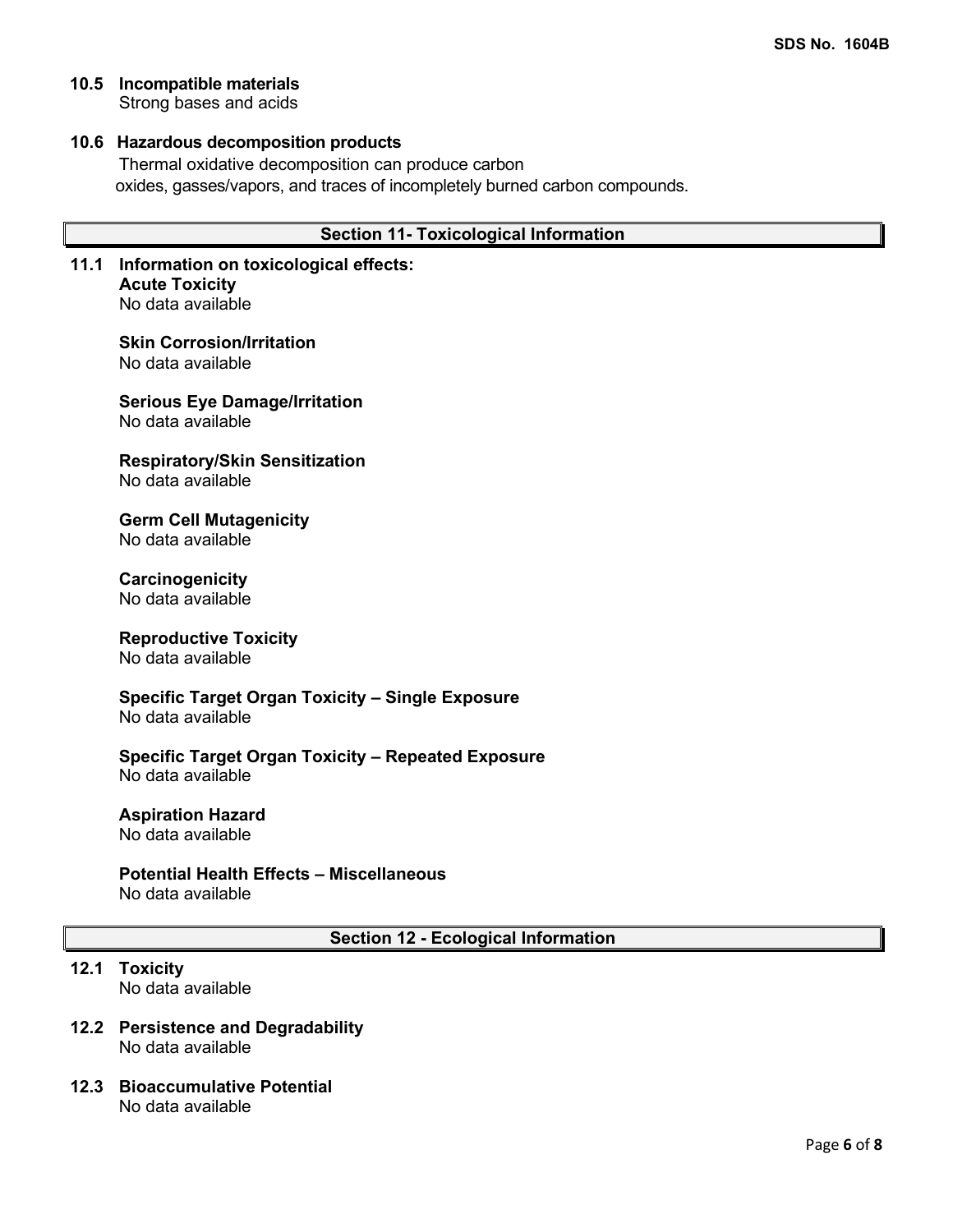- **12.4 Mobility in Soil** No data available
- **12.5 Results of PBT and vPvB assessment** No data available
- **12.6 Other Adverse Effects**

No data available

## **Section 13 - Disposal Considerations**

## **13.1 Waste treatment methods**

## **Product**

Offer surplus and non-recyclable solutions to a licensed disposal company.

## **Contaminated packaging**

Dispose of as unused product.

## **Section 14 - Transport Information**

- **14.1 UN number:** 2026
- **14.2 UN proper shipping name:** Phenylmercuric compound, n.o.s.
- **14.3 Transport hazard class(es):** 6.1: Toxic substance
- **14.4 Packing group:** II
- **14.5 Environmental hazards:** Marine pollutant, Y
- **14.6 Special precautions for user:** none known
- **14.7 Transport in bulk according to Annex II of MARPOL73/78 and the IBC Code:** not applicable

## **Section 15 - Regulatory Information**

**15.1 Safety, health and environmental regulations/legislation specific for the substance or mixture**

## **Seveso III: Directive:**

Annex l Part 1 Section H1 Acute toxic Category 1, all exposure routes Qualifying quantity for the application of Lower-tier requirements: 5 t Upper-tier requirements: Annex I Part 1 Section: E1 Hazardous to the aquatic environment, Category Acute 1 or Chronic 1 Qualifying quantity for the application of Lower-tier requirements: 100 t Upper-tier requirements: 200 t